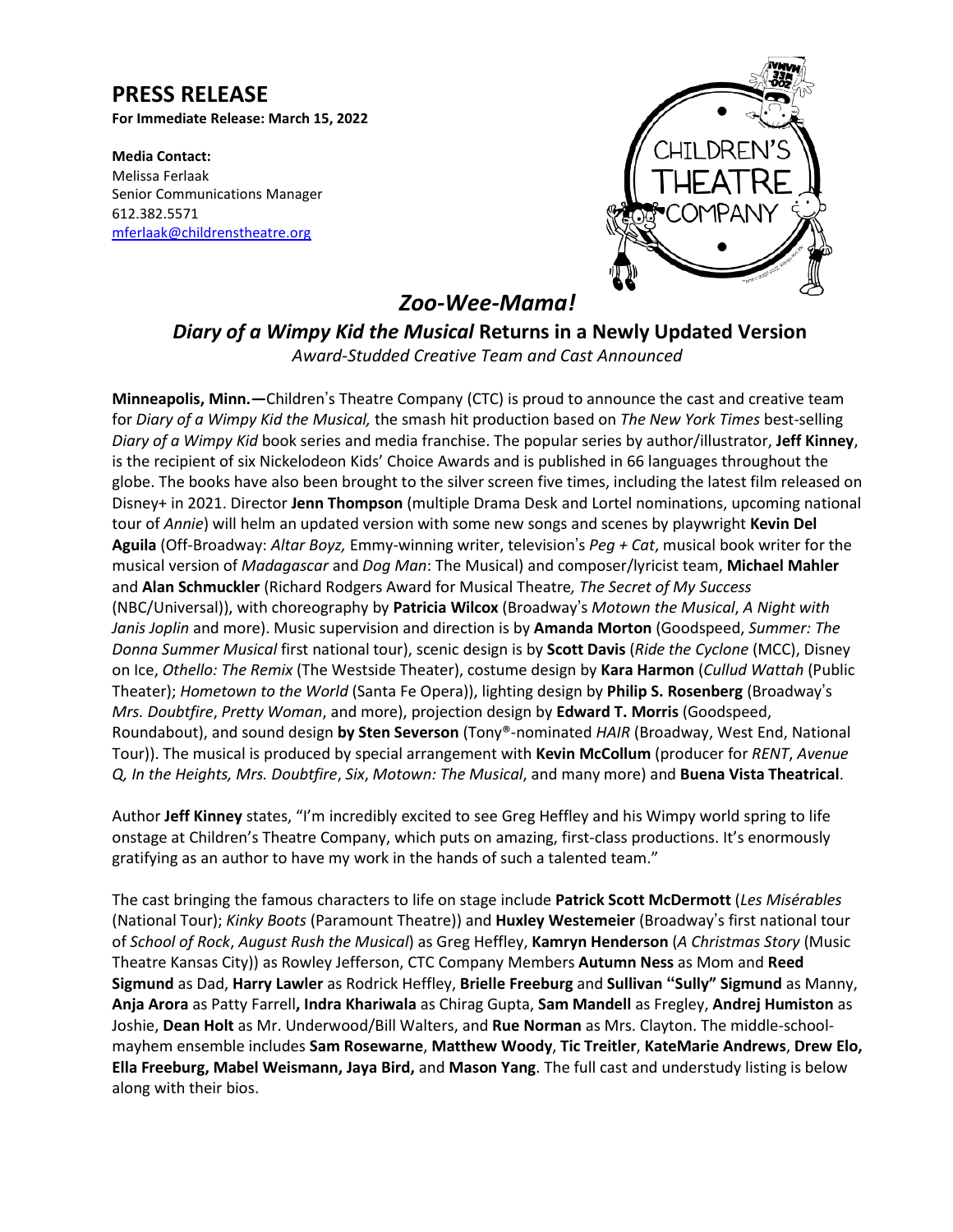**Media Contact:** "What a delight to join the incredible creative team behind *Diary of a Wimpy Kid the Musical*, as we continue its journey, here at Children's Theatre Company," stated director **Jenn Thompson**. "Diving back into Jeff Kinney's all too relatable world of middle school mayhem, conjures up that sweet and vulnerable time in life when everything feels upside down, but all you really need is one good friend to see you through it. I can't wait to share this hilarious and heartwarming story with CTC audiences, both young and old, and in the middle."

Middle school, ugh. It's the worst. But Greg is determined NOT to be at the bottom of the popularity chart. He'll leave that to his weird neighbor, Fregley. Or maybe Greg's best friend, Rowley Jefferson. But it's not going to be Greg… no way.

See Jeff Kinney's popular character take center stage as Greg's cartoon diary becomes a hilarious and heartfelt musical. Will Greg's plans lead him to sacrifice his one true friend? Can anyone avoid the dreaded Cheese Touch? Grab a hall pass and don't be late for an adventure familiar to anyone who actually survived middle school!

"We are thrilled to have this wonderfully reimagined version of *Diary of a Wimpy Kid the Musical* on our stage," stated CTC Artistic Director, **Peter C. Brosius**. "This musical adapted from the beloved and hilarious books by Jeff Kinney takes us deep into the wild and woolly world of middle school. It is a tale that celebrates the power of friendship and how we all can learn what truly matters in life. We are so excited to have you see what this extraordinary creative team and amazing cast will bring to the stage."

*Diary of a Wimpy Kid the Musical* runs April 22 through June 18, 2022 on the UnitedHealth Group Stage. Tickets can be purchased at childrenstheatre.org/wimpy or by calling the ticket office at 612.874.0400. Ticket prices range from \$15-\$78. *Diary of a Wimpy Kid the Musical* is proudly sponsored by **Delta** with additional support from **Treat & Company.**

# *Diary of a Wimpy Kid the Musical*

Book by Kevin Del Aguila Music and Lyrics by Michael Mahler and Alan Schmuckler Based on the *Diary of a Wimpy Kid* book series by Jeff Kinney and the 20th Century Studios films Produced by special arrangement with Kevin McCollum and Buena Vista Theatrical Directed by Jenn Thompson Choreography by Patricia Wilcox Music Supervision by Amanda Morton A Children's Theatre Company Original Production April 22-June 18, 2022 UnitedHealth Group Stage Best enjoyed by all ages

### **Creative Team and Production Staff**

**Scenic Designer** | Scott Davis **Costume Designer** | Kara Harmon **Lighting Designer** | Philip S. Rosenberg **Sound Designer** | Sten Severson **Projection Designer** | Edward Morris **Music Director and Conductor** | Amanda Morton **Stage Manager** | Amanda Baranski **Assistant Choreographer** | Kym Chambers Otto **Assistant Stage Manager** | Chris Schweiger **Howard University Stage Management Fellow** | Cortney Gilliam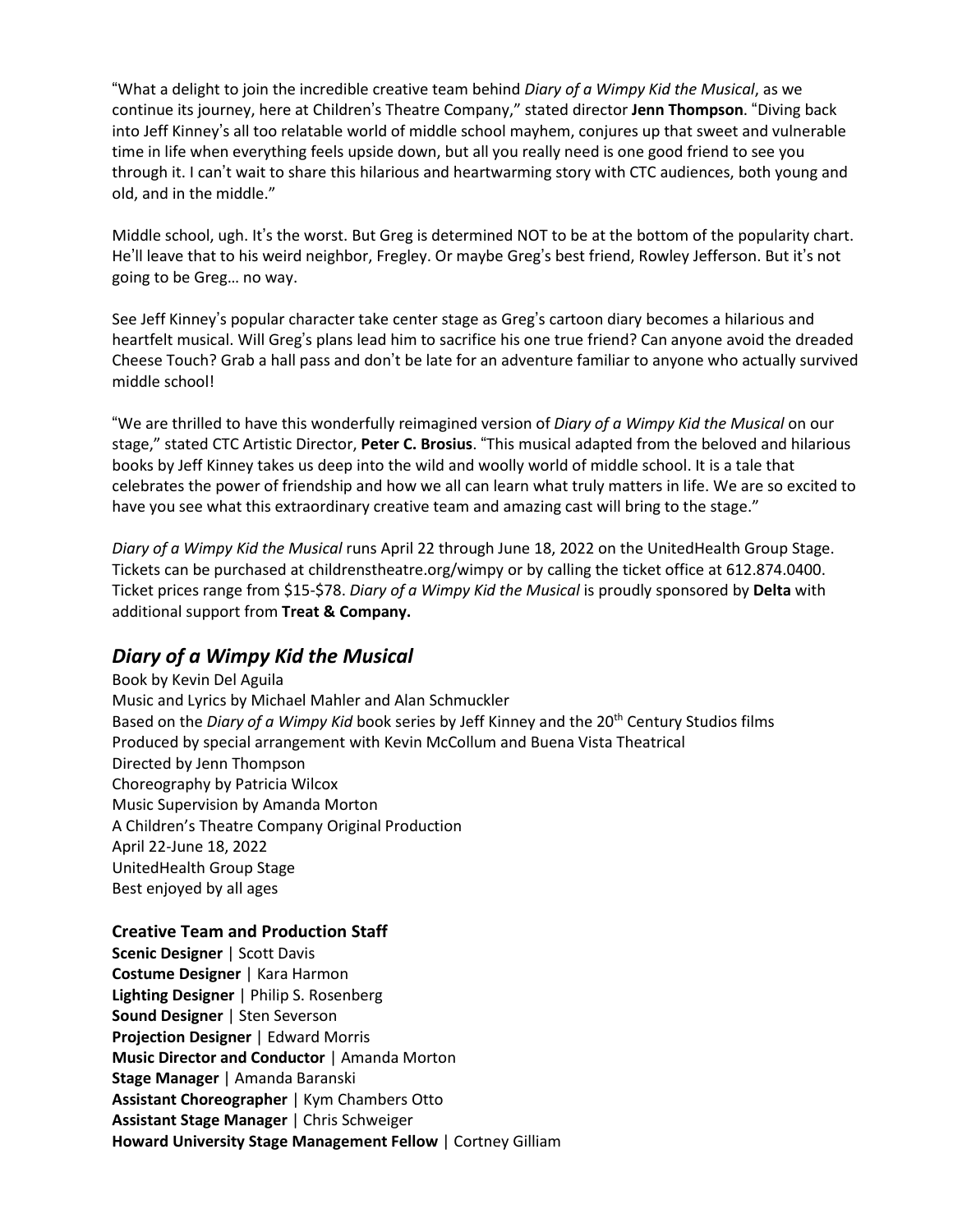**Cast**

**Greg Heffley** | Patrick Scott McDermott, Huxley Westemeier **Mom** | Autumn Ness **Dad** | Reed Sigmund **Rodrick Heffley** | Harry Lawler **Manny** | Brielle Freeberg, Sullivan Sigmund **Rowley Jefferson** | Kamryn Henderson **Patty Farrell** | Anja Arora **Chirag Gupta** | Indra Khariwala **Fregley, Tween Boy** | Sam Mandell **Joshie, Teen Ensemble** | Andrej Humiston **Bryce, Overgrown Kid** | Sam Rosewarne **Lionel James**, **Tween Boy** | Matthew Woody **Chris Hosey**, **Tween Boy** | Tic Treitler **Yvette, Tween Girl |** KateMarie Andrews **Teen Ensemble** | Jaya Bird **Teen Ensemble** | Drew Elo **Pauline**, **Tween Girl** | Ella Freeberg **Claire**, **Tween Girl** | Mabel Weismann **Charlie Davis** | Mason Yang **Mr. Underwood/Coach, Bill Walters, Mr. Winsky** | Dean Holt **Mrs. Clayton, Tween Girl, Ensemble** | Rue Norman

### **Understudies**

**Greg Heffley** | Tic Treitler **Dad, Mr. Underwood/Coach, Bill Walters, Mr. Winsky |** Ryan Robert Nelson **Mom, Mrs. Clayton, Tween Girl, Ensemble** | Janely Rodriguez **Rodrick Heffley** | Drew Elo **Patty Farrell** | KateMarie Andrews **Fregley** | Matthew Woody **Chirag Gupta** | Mason Yang **Joshie, Bryce** | Jack Peterson **Tween Girl** | Mari Peterson-Hilleque

#### **Tickets**:

The Ticket Office is accessible by phone two hours prior to most performances. These posted hours are subject to change. **Email:** [tickets@childrenstheatre.org](mailto:tickets@childrenstheatre.org) (inquiries only, no ticket processing) **Phone:** 612.874.0400 **Website:** [https://childrenstheatre.org](https://childrenstheatre.org/) Lap passes available for children newborn to three years for \$5

**ASL Interpreted Performances: Friday, March 20 at 7pm and Sunday, June 5 at 5pm Audio Described Performance: Friday, May 20 at 7pm Sensory Friendly Performance: Friday, June 17 at 7pm**

#### **Performance Dates**

Friday, April 22, 7pm (Preview) Saturday, April 23, 7pm (Preview) Sunday, April 24, 7pm (Preview)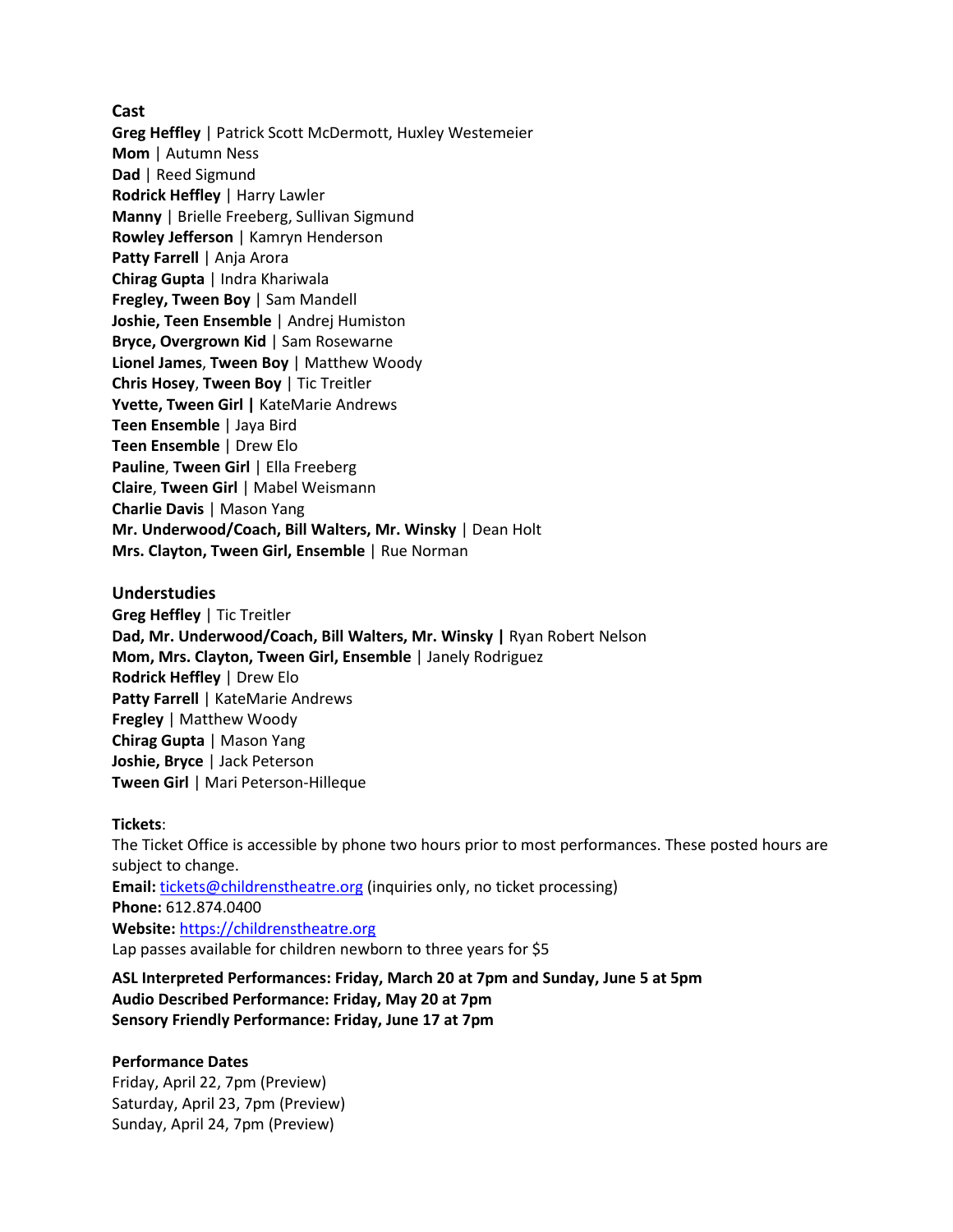Tuesday, April 26, 7pm (Preview) Wednesday, April 27, 7pm (Preview) Thursday, April 28, 7pm (Preview) Friday, April 29, 7pm (Opening Night) Saturday, April 30, 1pm and 5pm (Opening Weekend) Sunday, May 1, 1pm and 5pm (Opening Weekend)

Thursday, May 5, 7pm Friday, May 6, 7pm Saturday, May 7, 11am and 3pm Sunday, May 8, 1pm and 5pm

Thursday, May 12, 7pm Friday, May 13, 7pm Saturday, May 14, 11am Sunday, May 15, 1pm and 5pm

Friday, May 20, 7pm (ASL/AD Performance) Saturday, May 21, 11am and 3pm Sunday, May 22, 1pm and 5pm

Thursday, May 26, 7pm Friday, May 27, 7pm Saturday, May 28, 1pm and 5pm Sunday, May 29, 1pm and 5pm

Thursday, June 2, 7pm Friday, June 3, 7pm Saturday, June 4, 11am and 3pm Sunday, June 5, 1pm and 5pm (ASL Performance)

Thursday, June 9, 7pm Friday, June 10, 7pm Saturday, June 11, 11am and 3pm Sunday, June 12, 1pm and 5pm

Wednesday, June 15, 2pm and 7pm Thursday, June 16, 7pm Friday, June 17, 2pm and 7pm (Sensory Friendly Performance) Saturday, June 18, 11am and 3pm (Closing)

### **Creative Team**

#### Director

**Jenn Thompson**'s recent credits include *MonsterSongs* (TheaterWorks Hartford); *Into The Woods* (Hudson Valley Shakespeare Festival); *The Music Man; Oklahoma!; Bye Bye Birdie* (Goodspeed); *A Doll's House, Part II* (TheaterWorks); *Shiller's Mary Stuart* (Chicago Shakespeare Theater); *Abundance* (Hartford Stage); *Conflict* (Mint Theater, NYC); *The Secret Garden* (Denver Center). Jenn's production of *Women Without Men* (Mint Theatre, NYC) garnered 2016 Lortel and Off-Broadway Alliance Award nominations for Outstanding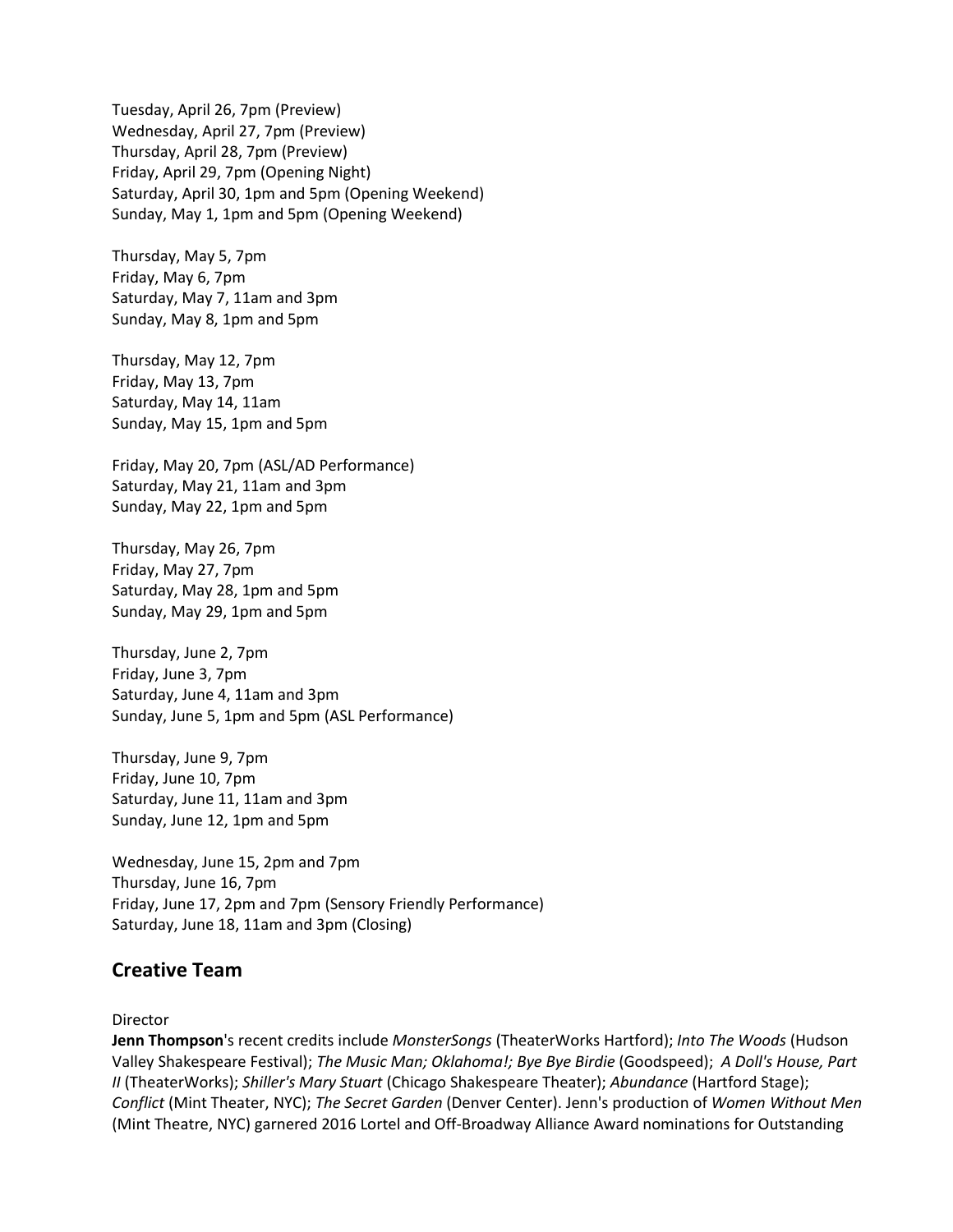Revival as well as 5 Drama Desk Award nominations including Outstanding Director and Revival. Former Co-Artistic Director of Off-Broadway's TACT/The Actors Company Theatre. Up next: *Chains* (Mint Theater, NYC); *Anne of Green Gables* (Goodspeed) and the national tour of *Annie,* set to go out this fall. [jennthompsondirector.com](https://jennthompsondirector.com/)

#### Playwright

**Kevin Del Aguila** is an Emmy-winning writer and Broadway performer*.* He is the bookwriter of the off-Broadway musical hit *Altar Boyz* (NY Outer Critics Award) and lyricist of *Click Clack Moo* (Lortel and Drama Desk nominations). His other musical adaptations include the DreamWorks film *Madagascar* and *Dog Man: The Musical.* Kevin has written for numerous children's television shows, including *Peg + Cat* (PBS)*, Waffles + Mochi* (Netflix), and as head writer of *Blue s Clues & You* (Nick Jr.). Children everywhere have heard Kevin's voice as a Troll in the Disney movie *Frozen.*

#### Composers/Lyricists

**Michael Mahler and Alan Schmuckler** are a songwriting team whose experience includes *The Secret of My Success* (NBC/Universal); musical TV pilot *Boyfred* (ABC/Sony/Shoe Money Productions); animated feature *My Little Pony 2* (Hasbro, Ron Fair); music video *LEGO Store: The Musical*. Musicals in development: *Night at the Museum* (Kevin McCollum) with Alan Menken, Shawn Levy and Bob Martin; Frankenstein adaptation *The Monster* (Chicago Shakespeare Theater) with Chelsea Marcantel. Winners of the Richard Rodgers Award for Musical Theatre. Mahler: lyrics: *Miss Saigon* (West End, Broadway); music and lyrics, *October Sky* (NBC/Universal). Schmuckler: music/lyrics/song producer, *Kidding* (Showtime, starring Jim Carrey; featured soloists Ariana Grande, Kesha, Dick Van Dyke); music production, *LEGO Store: The Musical*; winner, Kleban Prize in Musical Theatre, Webby Award (podcast musical *Wait Wait Don t Kill Me*, Wondery Media). They are represented by ICM Partners.

### Choreographer

**Patricia Wilcox** (she/her) choreographed *Motown the Musical* (Broadway); *A Night with Janis Joplin* (Broadway); and *Little Shop of Horrors* (City Center/Encores). National tours include *An Officer and a Gentleman*; *Seussical;* and *Children s Letters to God*. Regional: *The Secret Garden* (Denver Theatre Center); *The Music Man* (Goodspeed Opera House). Upcoming: *Annie* (National Tour).

### Music Supervisor, Music Director, Conductor

**Amanda Morton** (she/her) is a music director based out of the NYC region. Upcoming, she will serve as music supervisor for *Anne of Green Gables* (Goodspeed/ShowTown Theatricals). Select credits include *Summer: The Donna Summer Musical* First National Tour, Ars Nova, Hudson Valley Shakespeare Festival, Lightning Rod Special, Philadelphia Theatre Company, Utah Shakespeare Festival, Wilma Theater, and Theatre Horizon. She garnered Barrymore Awards for Best Music Direction on Theatre Horizon's *The Color Purple* and *Into the Woods* as well as Wilma Theater's *Passing Strange*. She holds a B.F.A. in Musical Theatre from Ithaca College. For JT & PJ.

### Scenic Designer

**Scott Davis** Production Designer: Disney on Ice: Road trip adventures, Off-Broadway credits: *Ride the Cyclone* (MCC); and *Othello: The Remix* (The Westside Theater). Chicago credits include productions with: Chicago Shakespeare Theater, Steppenwolf, Court Theater, Paramount Theater, Victory Gardens, Drury Lane, Northlight Theater, American Theater Company, Marriott Theater, Griffin Theater Company, Windy City Playhouse, Steep Theater, and Northwestern University. International credits include productions with: Shakespeare's Globe, Unicorn Theater (London) The Market Theater (South Africa), The Neuss (Germany), Gdansk Shakespeare Theater (Poland), The Cultch (Vancouver), DUCTAC Theater (Dubai), Brice Mason Center (New Zealand), and The Edinburgh Festival (Scotland). Regional credits include productions with: Milwaukee Repertory Theater, Asolo Repertory Theater, Signature Theater, Walnut Street Theater, Children's Theater Company, Utah Shakespeare Theater. [www.scottadamdavis.com](http://www.scottadamdavis.com/)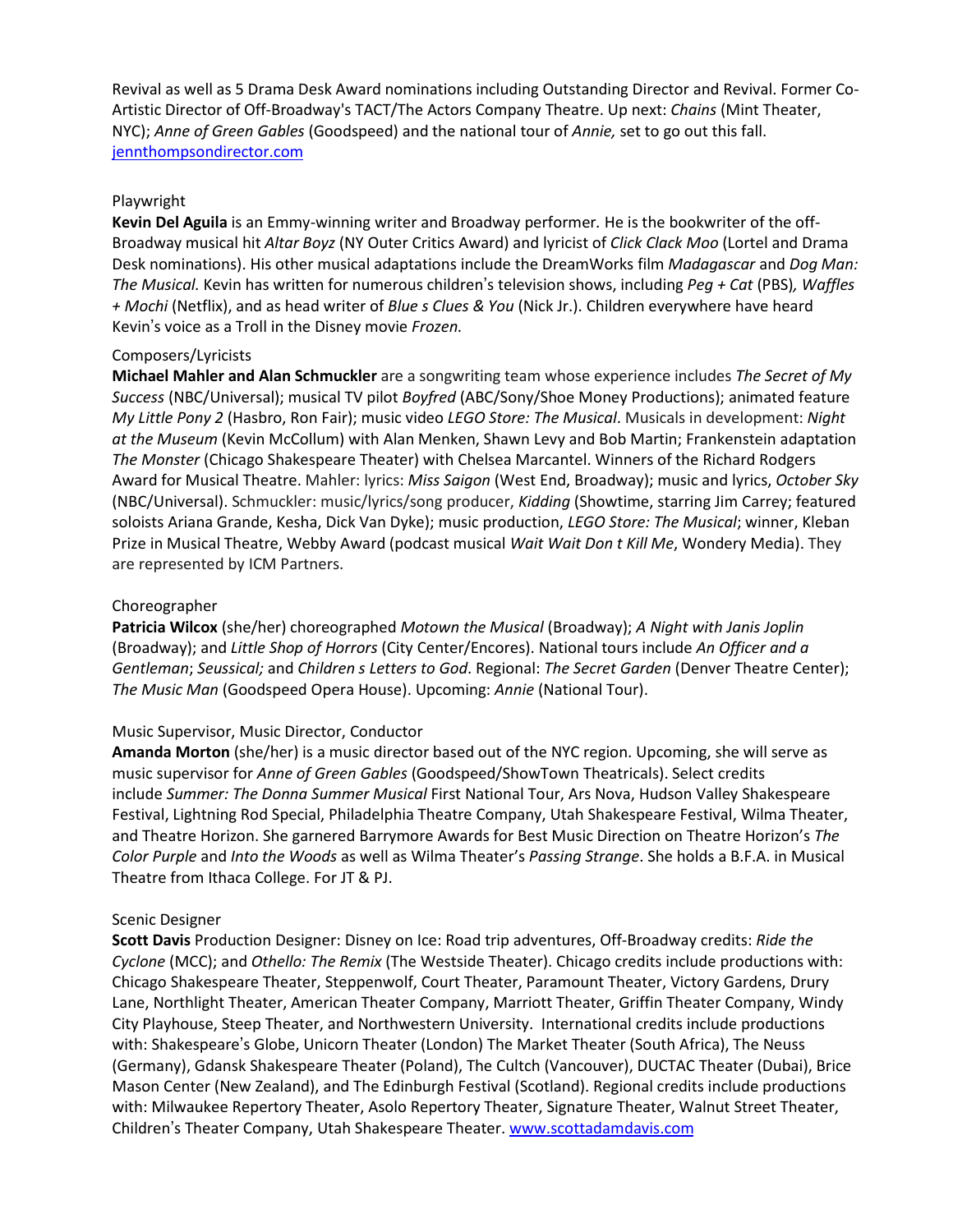### Costume Designer

Kara Harmon's (she/her) recent costume design credits include *Cullud Wattah* (Public Theater); *Hometown* 612.872.5110 *to the World (*Santa Fe Opera); *Shutter Sisters (*Old Globe); *Darlin Cory (*Alliance Theater)*;* and *Toni Stone (Milwaukee Rep). Local work includes Guys & Dolls; Steel Magnolias; and Native Gardens at Guthrie* Theater. [www.KaraHarmonDesign.com](http://www.karaharmondesign.com/)

#### Lighting Designer

**Philip S. Rosenberg** Broadway: *Mrs. Doubtfire; Pretty Woman*; *The Elephant Man; A Gentleman s Guide to Love and Murder;* and *It s Only a Play*. Regional: Kennedy Center, La Jolla Playhouse, Ford's Theatre, The Guthrie Theater, The Old Globe, TheatreWorks, Hartford Stage, Alliance, Huntington Theatre Company, Chicago Shakespeare Theatre, Shakespeare Theatre Company, Dallas Theatre Center, Denver Center Theatre, The Alley Theatre, Arena Stage, The McCarter Theatre, Manhattan School of Music, Portland Stage Company, TACT, Barrington Stage Company, Williamstown Theatre Festival, Dorset Theatre Festival, Bay Street Theatre, Goodspeed Opera, Two River Theatre Company, George Street Playhouse, and Westport Country Playhouse.

#### Sound Designer

**Sten Severson**'s (he/him) selected credits: *The Wiz* (CTC/Penumbra Theatre); *Roald Dahl s Matilda the Musical* (CTC); Tony®-nominated *HAIR* (Broadway, West End, National Tour); Drama Desk-nominated *The Merchant of Venice* (Broadway); Audelco Award-winning *The Total Bent* (Public Theater); *Choir of Man* (West End); *Much Ado About Nothing* (The Old Globe); and *Into the Woods* (Delacorte Theater).

#### Projection Designer

**Edward T. Morris** (he/him) is excited to join Children's Theatre Company for the first time. He has designed for Goodspeed and Roundabout among many others. He holds an M.F.A from Yale School of Drama and is a member of Wingspace and United Scenic Artists Local 829.

#### Stage Manager

**Amanda Baranski** has enjoyed stage managing at the following select theaters, Alliance Theatre, Dallas Theater Center, Arena Stage, Triad Stage, Circle Theater, Casa Mañana, Theatre Arlington, Kids Who Care, Inc., Trinity Shakespeare Festival, Texas Shakespeare Festival, and Second Thought Theatre. Anna holds an M.F.A. in stage management from the University of California, Irvine. [www.annabaranski.com](http://www.annabaranski.com/)

#### Assistant Choreographer

**Kym Chambers Otto** (she/her)*.* Tours: *Cats*, *Wizard of Oz*, *Cinderella*. Theatre: The Ordway, Kansas City Starlight, TUTS, Kansas City Rep, TOTS, Bushnell, North Shore, Forestburgh, History Theatre, Chanhassen, Old Log, Nautilus. Training: New York University, St. Olaf College. Currently Voice Teacher/Coach and Co-Owner of Twin Cities Musical Theatre Training (TCMTT). AEA 2005.

#### Assistant Stage Manager

**Chris Schweiger** has worked at CTC for nearly 20 years, and she is delighted to be back in person again after two years away. She just stage-managed *Bina's Six Apples* at CTC, and she has worked at Perseverance Theatre, Arena Stage, Seattle Children's Theatre, The Ordway, Guthrie Theater, Mixed Blood, New Victory Theater, The Old Globe, Alpine Theatre Project, and Moab Music Festival. She graduated from Northwestern University and was a Peace Corps Volunteer in Mongolia.

### Howard University Stage Management Fellow/Production Assistant

**Cortney Gilliam (she/her)** made her stage management debut in *Something Happened in Our Town* at CTC and has been the Production Assistant for *Annie* and *Bina s Six Apples*. She's grateful for the exploration and experiences brought by new art at CTC! Cortney holds a B.F.A. from Howard University.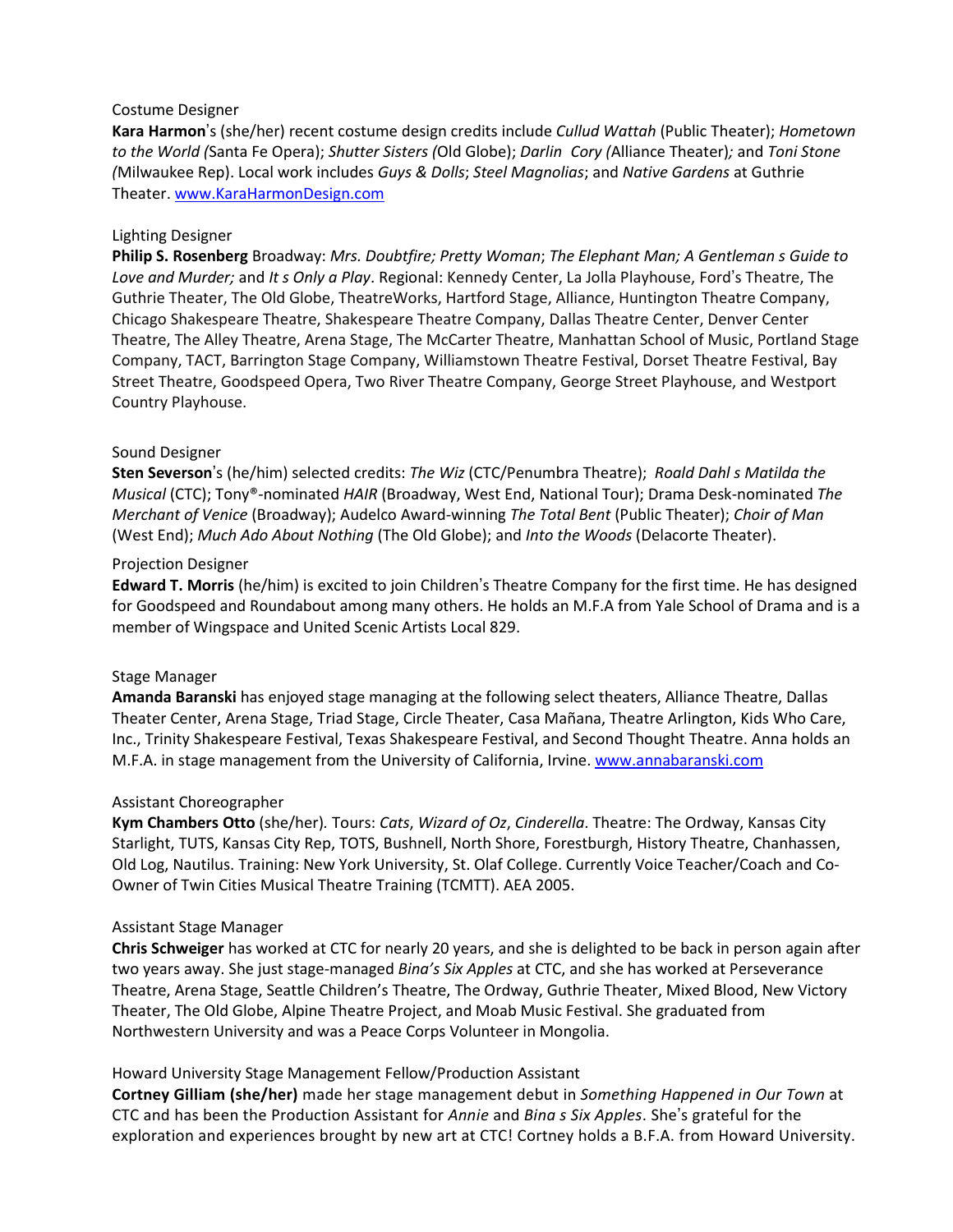# **Cast**

### Greg Heffley

**Patrick Scott McDermott** has enjoyed theatre roles in *Flying Over Sunset* (Vivian Beaumont); *Les Misérables* (National Tour); *Kinky Boots* (Paramount Theatre); *Matilda* (Theatre Squared); *I, Banquo* (Chicago Shakespeare Theatre); *Oliver!* (MarriottTheatre); *Matilda* (Drury Lane Theatre); *Seussical* (Marriott and Drury Lane Theatres);*Holiday Inn* (Marriott Theatre); *Ragtime* (Marriott Theatre); and *Peter Pan* (MusicTheater Works). TV credits include, *Saturday Night Live* and *Chicago Med*. @patrickscottmcdermott

### Greg Heffley

**Huxley Westemeier** (he/him) is thrilled to return to CTC as Greg after portraying Manny in the original production! He has performed nationally as Billy in the Broadway First National Tour of *School of Rock*; August Rush in *August Rush the Musical*, and performed locally at Guthrie Theater, The Ordway, and Minnesota Orchestra. Huxley is also a composer with the Los Angeles Inception Orchestra.

### Mom

**Autumn Ness** is celebrating her 21<sup>st</sup> season with the CTC Acting Company! A few of her favorite shows include *Annie; Cinderella; Roald Dahl s Matilda the Musical; The Biggest Little House in the Forest; The Jungle Book;* and *Romeo and Juliet.* Autumn is a recipient of the 2018 TCG Fox Fellowship, the 2020 Next Step Award, and the 2022 MN State Arts Board Creative Support grant.

### Dad

**Reed Sigmund** is loudly celebrating his 21<sup>st</sup> season as a member of the Acting Company, where he's appeared in shows such as *Dr. Seuss s How The Grinch Stole Christmas!*; *The Wizard of Oz*; and *A Year with Frog and Toad.* Recently, he's also been seen onstage at Jungle Theater, Theater Latté Da, and The Stillwater Zephyr Theatre.

### Rodrick Heffley

**Harry Lawler** (he/him) is a Junior attending SPCPA. He has been seen performing in *Les Miserables*; *Follies*; *Sense & Sensibility*; *Into The Woods*; and most recently *Amelie* at Bluewater Theatre Company. He has also appeared in shows at Morningside Theatre Company, SPCPA, and Edina High School!

### Manny

**Brielle Freeburg** (she/her) is excited to make her theatrical debut at CTC alongside her big sister, Ella. She's trained in trapeze, contortion, and gymnastics and feeds her passion for music by playing piano, drums, and guitar. She is in sixth grade at Century Middle School in Lakeville.

### Manny

**Sullivan "Sully" Sigmund** is a Lego loving, monster expert, currently dominating second grade math! He's now making his CTC stage debut, after recently strutting across the stage in *Madagascar the Musical* with the Stillwater Zephyr Theatre. Other credits include the CTC original online web series *Write On! Wednesdays* and *Audrey Saves the Universe.*

### Rowley Jefferson

**Kamryn Henderson** (he/him) has held roles in *A Christmas Story* (Music Theatre Kansas City); *Descendants, Jr.* (Summit Theatre Group*); The Wizard of Oz* (Starlight); and *The Stinky Cheese Man and Other Fairly Stupid Tales* (Blue Springs City Theatre). Kamryn is thrilled to be in his first production with CTC.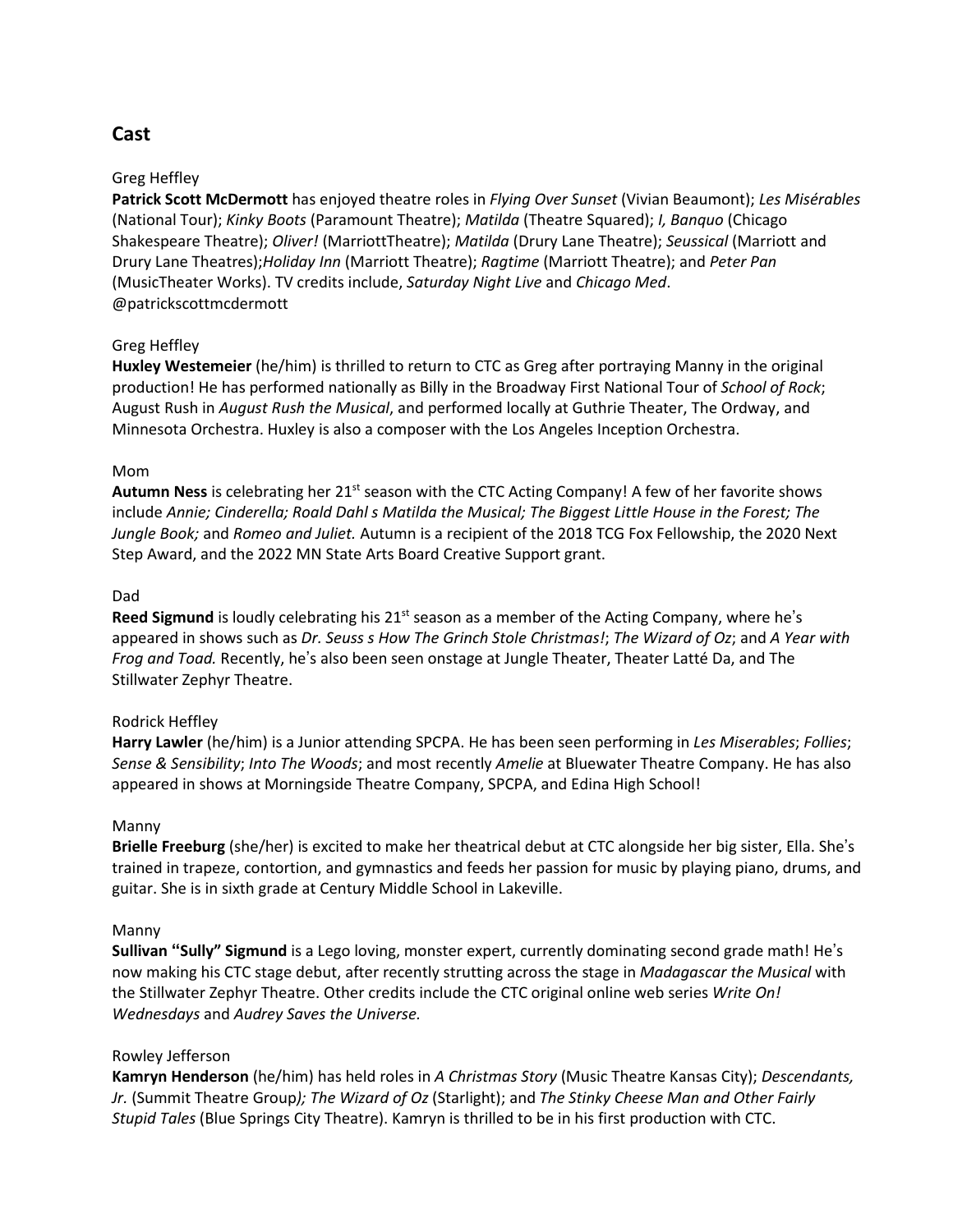### Patty Farrell

Melissa Ferlaak **Anja Arora** (she/her) is thrilled to perform in CTC's *Diary Of A Wimpy Kid the Musical!* This is her second production at CTC after appearing in *Annie* over the holiday season. She has also performed in CTC's 2021 summer intensive, *COVIDtown the Musical*, and in productions at Stages Theatre Company, Blue Water Theatre Company, and Minnetonka Public Schools.

### Chirag Gupta

**Indra Khariwala** (she/her) is excited for her first CTC Performance. Indra has performed in over five productions at Stages Theatre, including *Frederick*; *Madagascar*; *Elf the Musical Jr*; and *Mary Poppins* as well as school productions. Indra is a 9<sup>th</sup> grader at EHS. She plays the violin with MacPhail and GTCYS and performs Indian Classical Dance at KDT.

### Fregley, Tween Boy

**Sam Mandell** (he/him) is thrilled to be back on the CTC stage, previously appearing in *Annie*. He has also enjoyed roles in *The Little Mermaid Jr*. (Blue Water Theatre); *Elf the Musical Jr.* (Stages Theatre Company) and several productions at Minnetonka Theatre. He would like to thank his family for their love and support!

### Joshie, Teen Ensemble

**Andrej Humiston** (he/him) is thrilled to make his Children's Theatre Company debut! He has performed with Youth Performance Company, Theater Latté Da, the Minnesota Boychoir, and the Minnesota Orchestra, in addition to school productions. He attends SPCPA as a junior, studying musical theater.

### Bryce, Overgrown Kid

**Sam Rosewarne** is delighted to be making his CTC debut! He has previously performed in *James and the Giant Peach* and *Willy Wonka* (Stages Theatre Company). He has also enjoyed participating in Minnetonka School productions, including most recently, *Chicago* (Minnetonka Theatre).

### Lionel James, Tween Boy/Understudy Fregley

**Matthew Woody** discovered his love for the theatre last fall in the production of *The Little Mermaid* at Farmington High School. He was a semi-finalist in the MN State Fair Amateur Talent Contest in 2019 and 2021, where he took runner up in the preteen division. Matthew's been chosen for numerous select choirs at school and plays trombone in the band.

### Chris Hosey, Tween Boy/Understudy Greg

**Tic Treitler**'s (they/them) recent credits include *Annie* (CTC); *Falsettos (*Morris Park Players); *Pippin* (Emerging Professionals Ensemble); *Spring Celebration* (Circus Juventas). They study musical theatre at SPCPA as well as aerial arts, hand balance, and contortion at Circus Juventas. They are thrilled to be doing another show at CTC!

### Yvette, Tween Girl/Understudy Patty Farrell

**KateMarie Andrews** (she/her) is very excited to be in her second performance at CTC. KateMarie has previously performed in *Bob Marley's Three Little Birds* (CTC); *Akeelah and the Bee*; *Seussical the Musical; Mamma Mia;* and *Pride & Prejudice* at The Mraz Center for the Performing Arts, Burnsville High School.

### Teen Ensemble/Understudy Rodrick

**Drew Elo** (he/him) has been acting since the 3<sup>rd</sup> grade and has enjoyed roles in *Into the Woods* and *Guys and Dolls* with Buffalo High School as well as various roles with Buffalo Community Theatre. He is active in choir and was part of the 2021 MMEA All State Choir. This will be his first role with CTC. He would like to thank his family and friends for all their support through this exciting endeavor.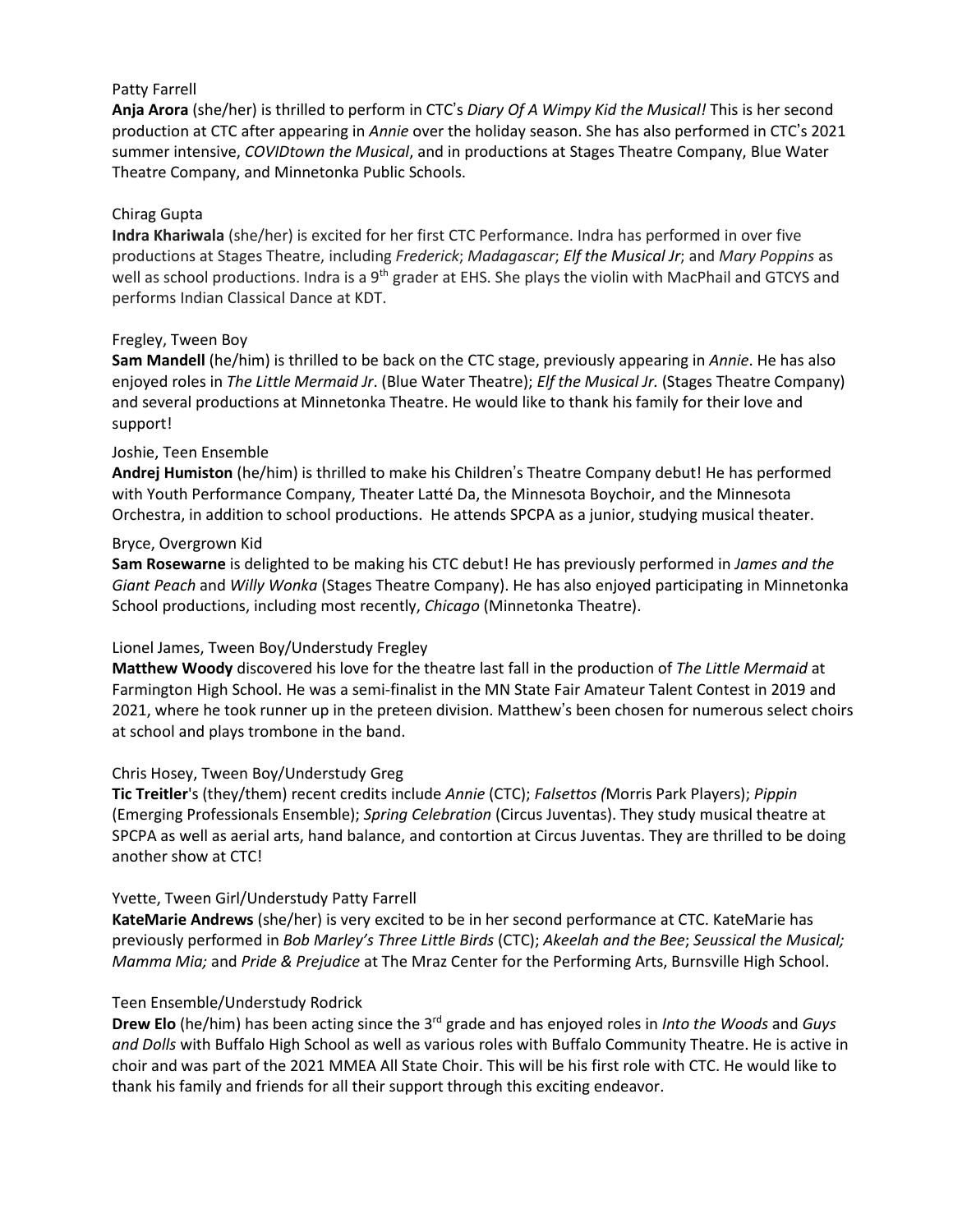### Teen Ensemble

**Jaya Bird** (she/her) is thrilled to be returning to CTC after being involved in *Annie* this past holiday season. She's enjoyed performing in *Schoolhouse Rock, Live*, the Twin Cities Tour (Lakeshore Players Theatre) 612.872.5110 among other productions such as *The Little Mermaid; Annie; A Midsummer Night's Dream;* and *Beauty and the Beast* (Steppingstone Theatre).

### Pauline, Tween Girl

**Ella Freeburg** (she/her) is thrilled to be back at CTC! Her previous credits include *Dr. Seuss s How the Grinch Stole Christmas!* and *Roald Dahl s Matilda the Musical* (CTC); *Music Man* (Chanhassen Dinner Theaters); *A Christmas Carol* and *Music Man* (Guthrie Theater); and *The Nether* (Jungle Theater). She attends SPCPA as a junior.

### Claire, Tween Girl

**Mabel Weismann** (she/her) is ready to return to middle school… and one of her favorite musicals! Fun fact: she played little brother Manny in the original *Diary of a Wimpy Kid the Musical*. Other CTC roles include Cindy Lou Who in *Dr. Seuss How the Grinch Stole Christmas!* and Pepper in *Annie*. She has also performed at The Ordway, Guthrie Theater, Theater Latté Da, Artistry, and Park Square.

### Charlie Davis

**Mason Yang** (he/him) has enjoyed roles in *Urinetown* (Twin Cities Theater Camp); *Shrek, the Musical* (Ashland Productions); *The Wizard of Oz* (Twin Cities Theater Camp); and *Mary Poppins, Jr* (Ashland Productions)*.* This is his first role with Children's Theatre Company. He is an eighth grader. Mr. Underwood/Coach, Bill Walters, Mr. Winsky

**Dean Holt** is a member of CTC's Acting Company (1994–present), appearing in more than 100 memorable productions in his time at CTC. He is a two-time Ivey Award winner (*Reeling* and *If You Give a Mouse a Cookie*) and the recipient of the Alumni Achievement Award from St. John's University for outstanding work in his field.

### Mrs. Clayton, Tween Girl, Ensemble

**Rue Norman** is stoked to be this season's Performing Apprentice! She has enjoyed roles in *Annie* and *Something Happened in Our Town* at CTC. Rue has been featured at the Minnesota Fringe Festival, Paul Bunyan Playhouse, and TheatreX. She is nationally recognized by the Kennedy Center for "Outstanding Performance in a Play" as Alice in *Alice in Wonderland* at UNW Theatre. Norman holds a B.F.A. from the University of Northwestern.

## **Understudies**

### Dad, Mr. Underwood/Coach, Bill Walters, Mr. Winsky

**Ryan Robert Nelson** (he/him) is immensely excited to be joining the team at Children's Theatre Company as an Understudy. You may have seen Ryan on stage locally at The Jungle Theatre, Yellow Tree Theatre, and The Brave New Workshop Comedy Theatre, among many others. Ryan received his B.A. from Southwest Minnesota State University.

### Mom, Mrs. Clayton, Tween Girl, Ensemble

**Janely Rodriguez** (she/he/they) has enjoyed roles in *Cinderella* and *Annie* at Children's Theatre Company. She was also in *Songs for a New World* (Artistry) and has had the pleasure of working for the Alliance Theatre in Atlanta. They hold a B.F.A. from Brenau University.

### Joshie, Bryce

**Jack Elizabeth Peterson** (he/him) is thrilled to make his CTC debut. He has enjoyed performing with Ashland Productions, Lakeshore Players, and at Mounds Park Academy. Jack is a member of CTC Institute Young